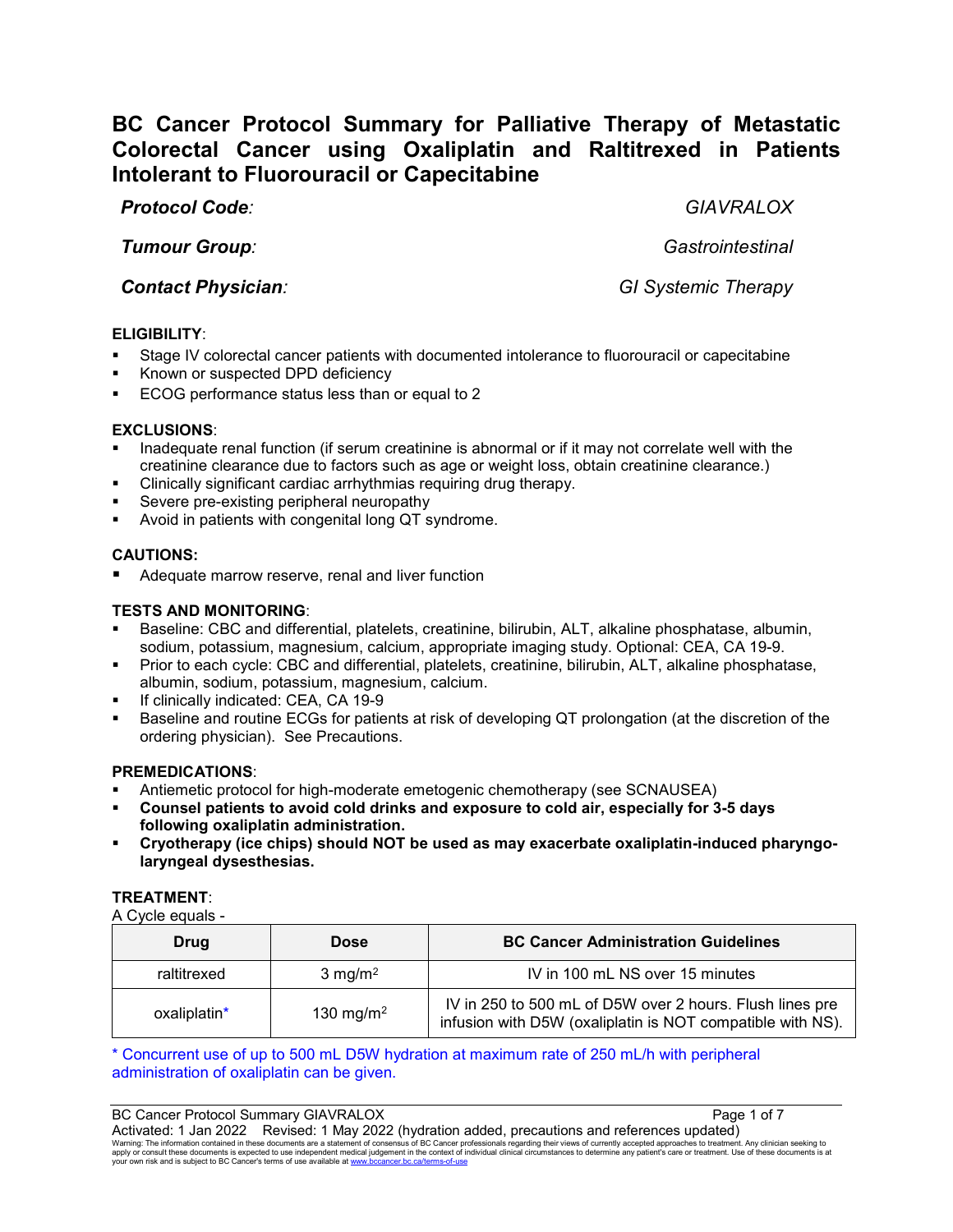- Repeat every 21 days (one cycle) until disease progression or unacceptable toxicity.
- Patients with PICC lines should have a weekly assessment of the PICC site for evidence of infection or thrombosis.

#### **DOSAGE MODIFICATIONS (Sections A, B & C)**

- A. Dose Modifications for NEUROLOGIC Toxicity
- B. Dose Modifications for HEMATOLOGIC Toxicity
- C. Dose Modifications for NON-HEMATOLOGIC, NON-NEUROLOGIC Toxicity

*Neuropathy may be partially or wholly reversible after discontinuation of therapy; patients with good recovery from Grade 3 (not Grade 4) neuropathy may be considered for re-challenge with Oxaliplatin, with starting dose one level below that which they were receiving when neuropathy developed*

#### **Table 1 - Dose Levels for NEUROLOGIC Toxicity (Section A)**

| Agent       | Dose Level 0          | <b>Neurotoxicity</b>  | <b>Neurotoxicity</b> | <b>Neurotoxicity</b>   |
|-------------|-----------------------|-----------------------|----------------------|------------------------|
|             | (Starting Dose)       | Dose Level -1N        | Dose Level -2N       | Dose Level -3N         |
| oxaliplatin | 130 mg/m <sup>2</sup> | 100 mg/m <sup>2</sup> | 65 mg/m <sup>2</sup> | Discontinue<br>Therapy |

\**If patient has both neurologic and non-neurologic toxicity, the final dose of oxaliplatin is the LOWER of the dose adjustments (ie if hematologic toxicity mandates dose –2 reduction (85 mg/m2) and neurologic toxicity mandates dose –2N reduction (65 mg/m2), then 65 mg/m2 is given.*

#### **A. Dose Modifications for NEUROLOGIC Toxicity**

| <b>Toxicity Grade</b>                   | <b>Duration of Toxicity</b>                 |                                        | Persistent (present at start of<br>next cycle) |
|-----------------------------------------|---------------------------------------------|----------------------------------------|------------------------------------------------|
|                                         | $1 - 7$ days                                | greater than 7 days                    |                                                |
| Grade 1                                 | Maintain dose level                         | Maintain dose level                    | Maintain dose level                            |
| Grade 2                                 | Maintain dose level                         | Maintain dose level                    | Decrease one neurotoxicity<br>dose level       |
| Grade 3                                 | $\sqrt{1}$ neurotoxicity dose<br>level      | $\sqrt{1}$ neurotoxicity<br>dose level | Discontinue therapy                            |
| Grade 4                                 | Discontinue therapy                         | Discontinue therapy                    | Discontinue therapy                            |
| Pharyngo-laryngeal<br>(see precautions) | Increase duration of<br>infusion to 6 hours | N/A                                    | N/A                                            |

#### **Oxaliplatin Neurotoxicity Definitions**

| Grade 1                                                                     | Paresthesias/dysesthesias of short duration that resolve; do not interfere with function        |  |  |  |
|-----------------------------------------------------------------------------|-------------------------------------------------------------------------------------------------|--|--|--|
| Grade 2                                                                     | Paresthesias / dysesthesias interfering with function, but not activities of daily living (ADL) |  |  |  |
| Grade 3                                                                     | Paresthesias / dysesthesias with pain or with functional impairment which interfere with<br>ADL |  |  |  |
| Grade 4                                                                     | Persistent paresthesias / dysesthesias that are disabling or life-threatening                   |  |  |  |
| Pharyngo-laryngeal dysesthesias (investigator discretion used for grading): |                                                                                                 |  |  |  |
| Grade 0 = none; Grade 1 = mild; Grade 2 = moderate; Grade 3 = severe        |                                                                                                 |  |  |  |

#### BC Cancer Protocol Summary GIAVRALOX **Page 2 of 7** and 2 of 7

Activated: 1 Jan 2022 Revised: 1 May 2022 (hydration added, precautions and references updated)<br>Warning: The information contained in these documents are a statement of consensus of BC Cancer professionals regarding their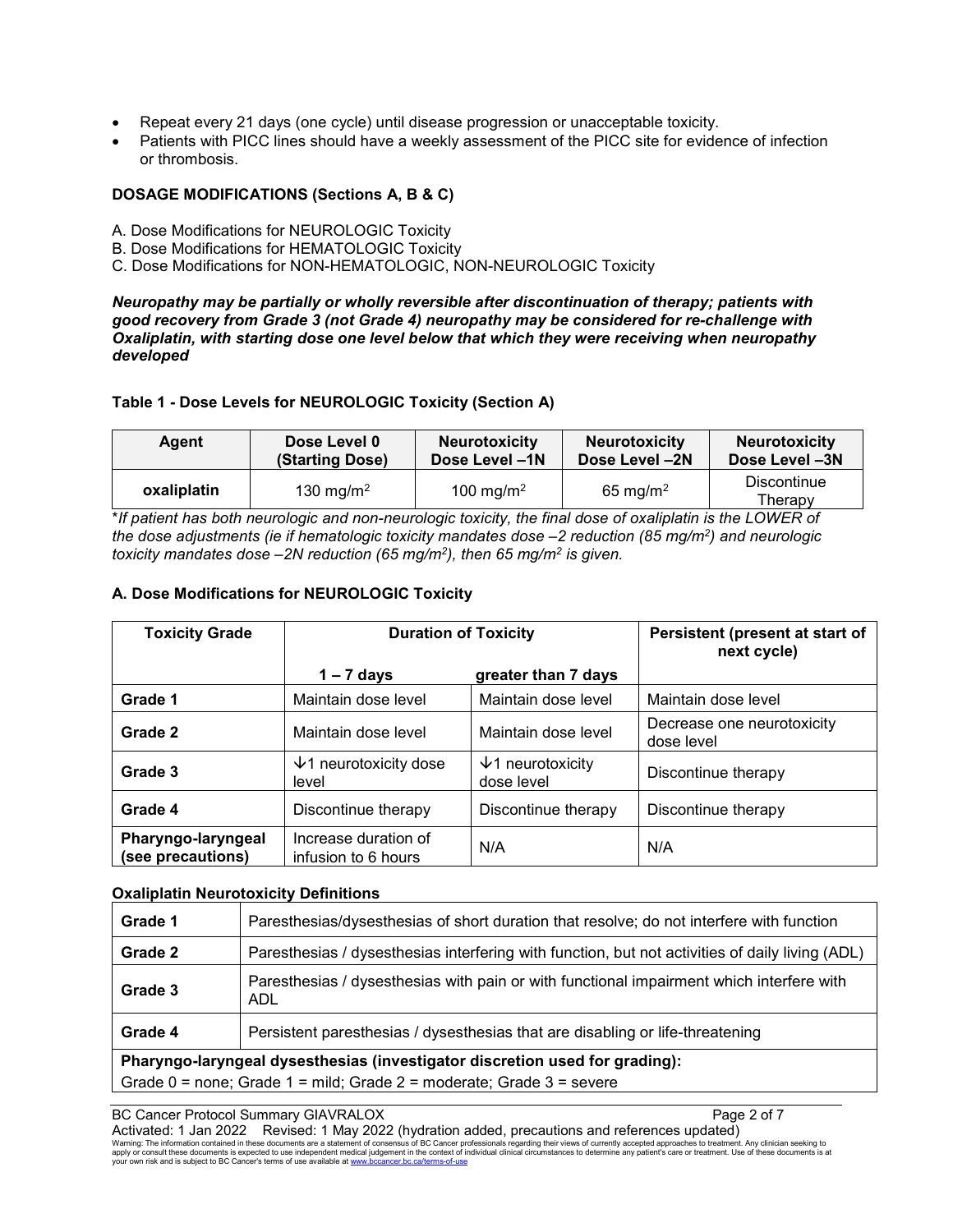| Table 2 Dose Levels for NON-NEUROLOGIC TOXICITY (Sections B & C) |  |
|------------------------------------------------------------------|--|
|                                                                  |  |

| Agent       | Dose Level 0<br>(Starting dose) | Dose Level -1         | Dose Level -2       | Dose Level -3       |
|-------------|---------------------------------|-----------------------|---------------------|---------------------|
| oxaliplatin | 130 mg/m <sup>2</sup>           | 100 mg/m <sup>2</sup> | $85 \text{ mg/m}^2$ | Discontinue Therapy |

# **B. Dose Modifications for HEMATOLOGIC Toxicity**

|   |                                                                                                                           | <b>Toxicity</b> |                                   | <b>Dose Level For Subsequent Cycles</b> |                                       |
|---|---------------------------------------------------------------------------------------------------------------------------|-----------------|-----------------------------------|-----------------------------------------|---------------------------------------|
|   | Prior to a Cycle (Day 1)                                                                                                  | Grade           | ANC $(x10^9/L)$                   | oxaliplatin                             | raltitrexed                           |
| ٠ | If ANC less than 1.5 on Day 1<br>of cycle, hold treatment.<br>Perform weekly CBC,                                         | 1               | greater than or<br>equal to 1.5   | Maintain dose level                     | Maintain dose level                   |
| П | maximum of 2 times.<br>If ANC is greater than or<br>equal to 1.5 within 2 weeks,<br>proceed with treatment at the         | $\overline{2}$  | 1.0 to less than<br>1.5           | Delay then maintain<br>dose level       | Delay then<br>maintain dose level     |
|   | dose level noted across from<br>the <b>lowest ANC</b> result of the<br>delayed week(s).                                   | 3               | 0.5 to less than<br>1.0           | Delay then $\sqrt{ }$ 1 dose<br>level   | Delay then<br>decrease dose to<br>75% |
| п | If ANC remains less than 1.5<br>after 2 weeks, discontinue<br>treatment.                                                  | 4               | less than 0.5                     | Delay then $\sqrt{2}$ dose<br>levels    | Delay then<br>decrease dose to<br>50% |
|   |                                                                                                                           |                 |                                   |                                         |                                       |
|   |                                                                                                                           | Grade           | <b>Platelets</b><br>$(x10^{9}/L)$ | oxaliplatin                             | raltitrexed                           |
| ٠ | If platelets less than 100 on<br>Day 1 of cycle, hold<br>treatment. Perform weekly                                        | 1               | greater than or<br>equal to 100   | Maintain dose level                     | Maintain dose level                   |
| п | CBC, maximum of 2 times.<br>If platelets greater than or<br>equal to 100 within 2 weeks,<br>proceed with treatment at the | $\overline{2}$  | 50 to less than<br>100            | Delay then maintain<br>dose level       | Delay then<br>decrease dose to<br>75% |
| п | dose level noted across from<br>the lowest platelets result of<br>the delayed week(s).<br>If platelets remain less than   | 3               | 25 to less<br>than $50$           | Delay then $\sqrt{ }$ 1 dose<br>level   | Delay then<br>decrease dose to<br>50% |
|   | 100 after 2 weeks,<br>discontinue treatment.                                                                              | 4               | less than 25                      | Delay then $\sqrt{2}$ dose<br>levels    | Delay then<br>decrease dose to<br>50% |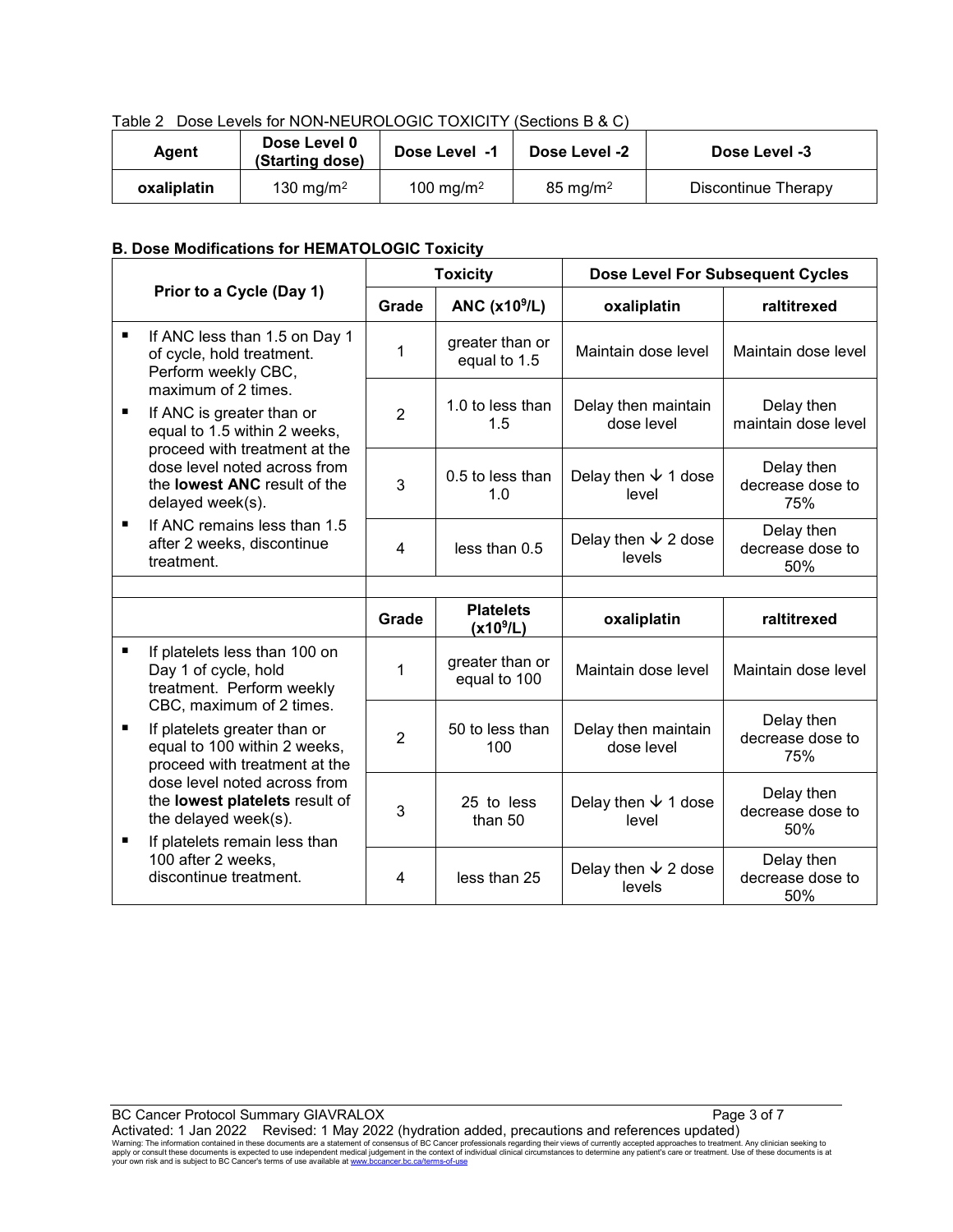# **C. Dose Modifications for NON-HEMATOLOGIC, NON-NEUROLOGIC Toxicity**

| Prior to a Cycle (Day 1) |                                                                                                                                                                | <b>Toxicity</b> |                                                                                                                                                                | <b>Dose Level For Subsequent</b><br><b>Cycles</b>               |                                                           |
|--------------------------|----------------------------------------------------------------------------------------------------------------------------------------------------------------|-----------------|----------------------------------------------------------------------------------------------------------------------------------------------------------------|-----------------------------------------------------------------|-----------------------------------------------------------|
|                          |                                                                                                                                                                | Grade           | <b>Diarrhea</b>                                                                                                                                                | oxaliplatin                                                     | raltitrexed                                               |
| $\blacksquare$           | If diarrhea greater than<br>or equal to Grade 2 on<br>Day 1 of any cycle, hold                                                                                 | $\mathbf 1$     | Increase of 2-3 stools/day,<br>or mild increase in loose<br>watery colostomy output                                                                            | Maintain dose<br>level                                          | Maintain dose<br>level                                    |
|                          | treatment. Perform<br>weekly checks,<br>maximum 2 times.                                                                                                       | $\overline{2}$  | Increase of 4-6 stools, or<br>nocturnal stools or mild<br>increase in loose watery<br>colostomy output                                                         | Delay until toxicity<br>resolved then<br>maintain dose<br>level | Delay until<br>toxicity<br>resolved then<br>resume at 75% |
|                          | $\blacksquare$<br>If diarrhea is less<br>than Grade 2 within 2<br>weeks, proceed with<br>treatment at the dose<br>level noted across from<br>the highest Grade | 3               | Increase of 7-9 stools/day<br>or incontinence,<br>malabsorption; or severe<br>increase in loose watery<br>colostomy output                                     | Delay until toxicity<br>resolved then<br>maintain dose<br>level | Delay until<br>toxicity<br>resolved then<br>resume at 50% |
| $\blacksquare$           | experienced.<br>If diarrhea remains<br>greater than or equal<br>to Grade 2 after 2<br>weeks, discontinue<br>treatment.                                         | 4               | Increase of 10 or more<br>stools/day or grossly<br>bloody colostomy output or<br>loose watery colostomy<br>output requiring parenteral<br>support; dehydration | Discontinue as<br>raltitrexed is<br>discontinued                | <b>Discontinue</b><br>further use                         |
|                          |                                                                                                                                                                |                 |                                                                                                                                                                |                                                                 |                                                           |
|                          |                                                                                                                                                                | Grade           | <b>Stomatitis</b>                                                                                                                                              | oxaliplatin                                                     | raltitrexed                                               |
| $\blacksquare$           | If stomatitis greater than<br>or equal to Grade 2 on<br>Day 1 of any cycle, hold                                                                               | 1               | Painless ulcers, erythema<br>or mild soreness                                                                                                                  | Maintain dose<br>level                                          | Maintain dose<br>level                                    |
| $\blacksquare$           | treatment. Perform<br>weekly checks,<br>maximum 2 times.<br>If stomatitis is less                                                                              | $\overline{2}$  | Painful erythema, edema,<br>or ulcers but can eat                                                                                                              | Delay until toxicity<br>resolved then<br>maintain dose<br>level | Delay until<br>toxicity<br>resolved then<br>resume at 75% |
|                          | than Grade 2 within 2<br>weeks, proceed with<br>treatment at the dose<br>level noted across from                                                               | 3               | Painful erythema, edema,<br>ulcers, and cannot eat                                                                                                             | Delay until toxicity<br>resolved then<br>maintain dose<br>level | Delay until<br>toxicity<br>resolved then<br>resume at 50% |
| ٠                        | the highest Grade<br>experienced.<br>If stomatitis remains<br>greater than or equal<br>to Grade 2 after 2<br>weeks, discontinue<br>treatment.                  | $\overline{4}$  | As above but mucosal<br>necrosis and/or requires<br>enteral support,<br>dehydration                                                                            | Discontinue as<br>raltitrexed is<br>discontinued                | Discontinue<br>further use                                |

**\*If treatment with raltitrexed is delayed or discontinued, then oxaliplatin is also delayed or discontinued.**

**Once a dose reduction has been made, all subsequent doses should be given at the reduced dose level.**

BC Cancer Protocol Summary GIAVRALOX Page 4 of 7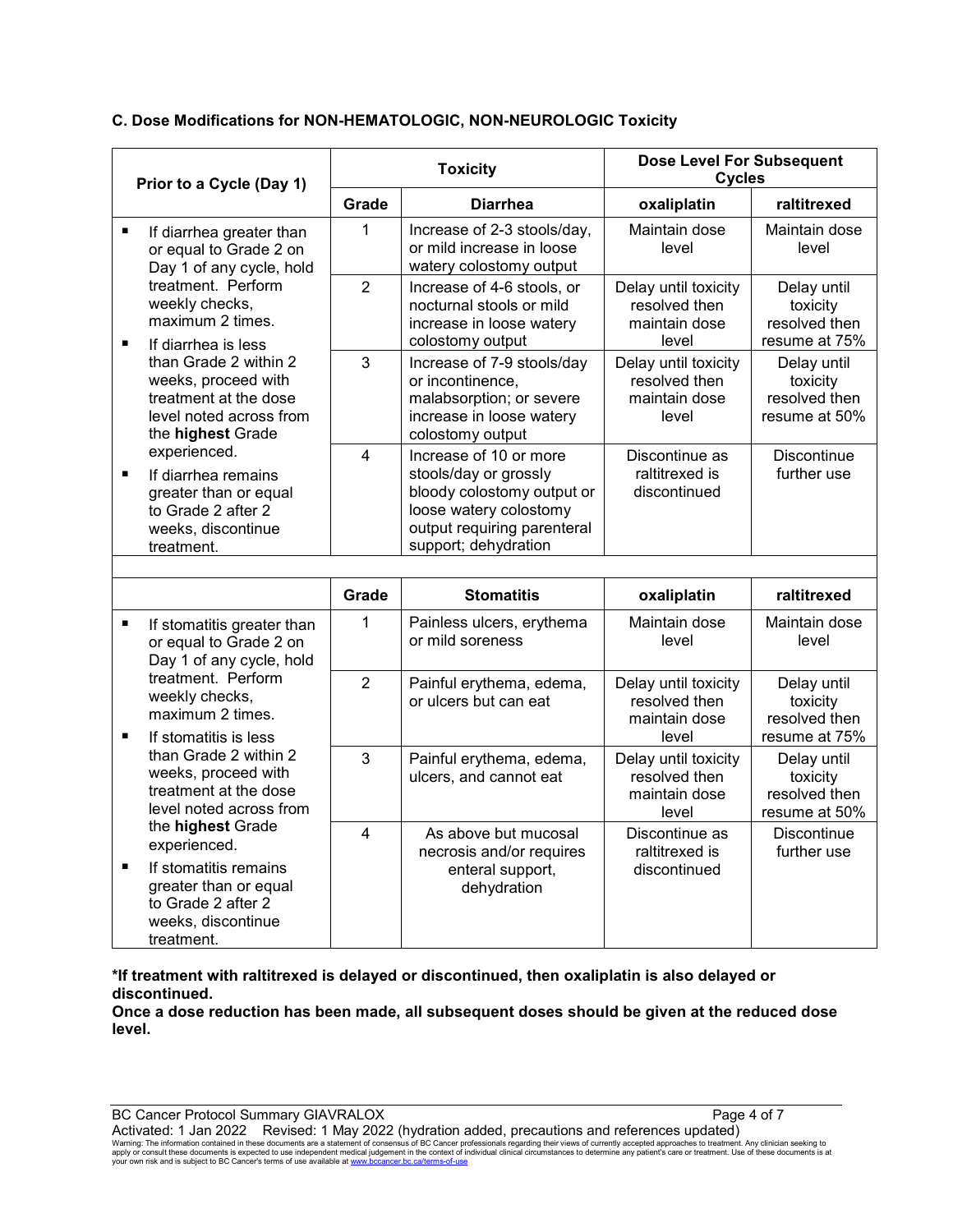**Renal dysfunction**: For patients with abnormal serum creatinine before treatment or on any subsequent cycle of treatment, check creatinine clearance and modify dose as follow.

| <b>Creatinine Clearance mL/min (CrCl)</b> | raltitrexed only                                               | dosing interval |
|-------------------------------------------|----------------------------------------------------------------|-----------------|
| greater than 65                           | 100%                                                           | q3w             |
| 55 to 65                                  | 75%                                                            | a4w             |
| 25 to 54                                  | % equivalent to CrCl<br>eg. If 30 mL/min give 30% of full dose | q4w             |
| less than 25                              | <b>Discontinue</b>                                             | N/A             |

#### **\*If treatment with raltitrexed is delayed or discontinued, then oxaliplatin is also delayed or discontinued.**

Cockcroft-Gault Equation:

Estimated creatinine clearance: =  $\frac{N (140 - age) wt (kg)}{2.885}$ serum creatinine (micromol/L)

(mL/min)

 $N = 1.23$  male  $N = 1.04$  female

**Hepatic dysfunction:** Transient elevation of liver transaminase is noted with raltitrexed. For Grade 2 hepatic impairment, no dose modification is needed, but the liver enzymes should be monitored carefully. Treatment in patients with suspected drug-related rises in liver enzymes should be deferred until they decrease to Grade 2. Not recommended in severe hepatic impairment.

# **PRECAUTIONS**:

1. **Platinum hypersensitivity** can cause dyspnea, bronchospasm, itching and hypoxia. Appropriate treatment includes supplemental oxygen, steroids, epinephrine and bronchodilators. Vasopressors may be required. (see table below) For Grade 1 or 2 acute hypersensitivity reactions no dose modification of oxaliplatin is required and the patient can continue treatment with standard hypersensitivity pre-medication:

45 minutes prior to oxaliplatin:

• dexamethasone 20 mg IV in 50 mL NS over 15 minutes

30 minutes prior to oxaliplatin:

• diphenhydrAMINE 50 mg IV in NS 50 mL over 15 minutes and famotidine 20 mg IV in NS 100 mL over 15 minutes (Y-site compatible)

Reducing infusion rates (e.g., from the usual 2 hours to 4-6 hours) should also be considered since some patients may develop more severe reactions when rechallenged, despite premedications.

The practice of rechallenging after severe life-threatening reactions is usually discouraged, although desensitization protocols have been successful in some patients. The benefit of continued treatment must be weighed against the risk of severe reactions recurring. The product monograph for oxaliplatin lists rechallenging patients with a history of severe HSR as a contraindication. Various desensitization protocols using different dilutions and premedications have been reported. Refer to SCOXRX: BC Cancer Inpatient Protocol Summary for Oxaliplatin Desensitization for more information.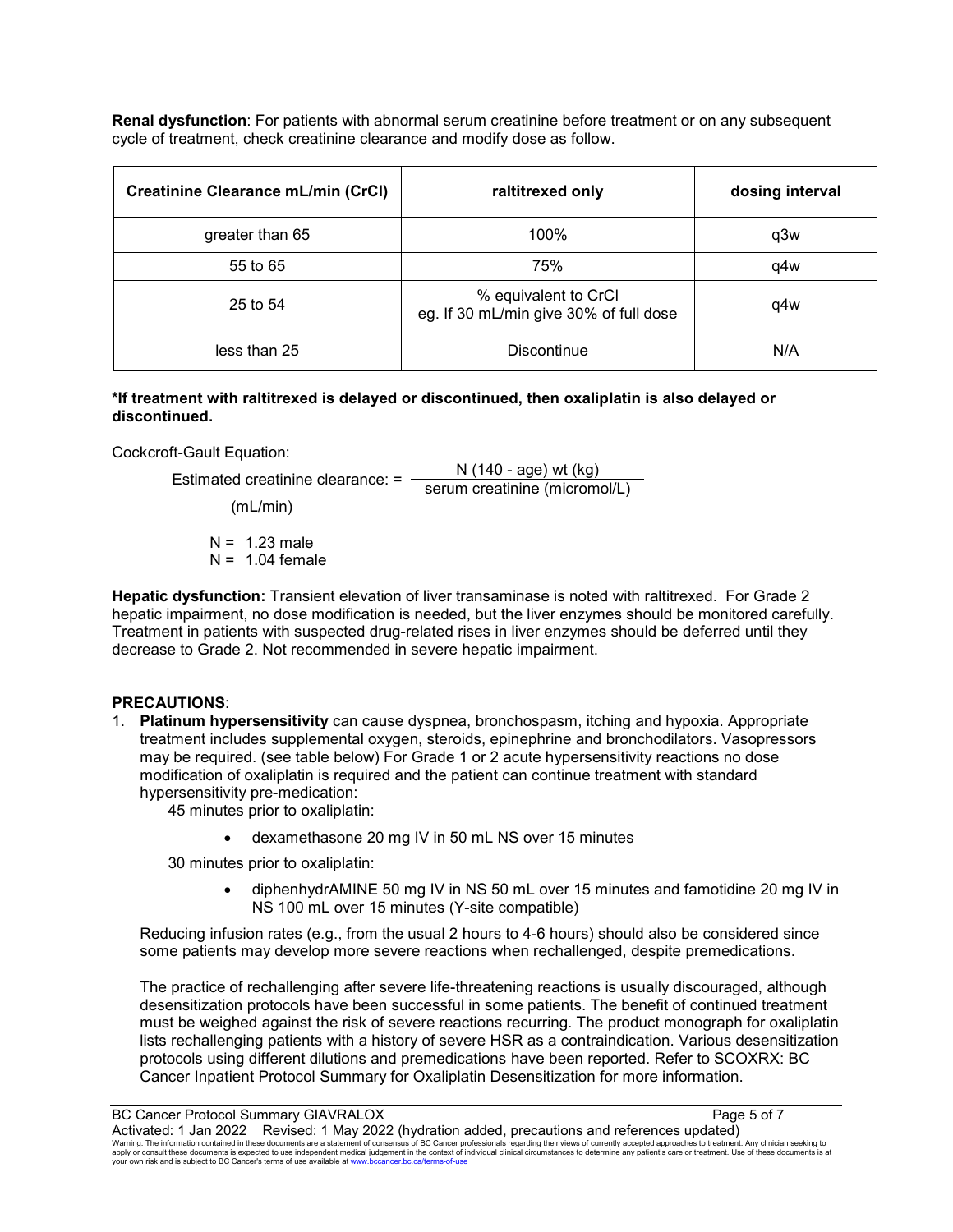2. **Pharyngolaryngeal dysesthesia** is an unusual dysesthesia characterized by an uncomfortable persistent sensation in the area of the laryngopharynx without any objective evidence of respiratory distress (i.e. absence of hypoxia, laryngospasm or bronchospasm). This may be exacerbated by exposure to cold air or foods/fluids. If this occurs during infusion, stop infusion immediately and observe patient. Rapid resolution is typical, within minutes to a few hours. Check oxygen saturation; if normal, an anxiolytic agent may be given. The infusion can then be restarted at a slower rate at the physician's discretion. In subsequent cycles, the duration of infusion should be prolonged (see Dose Modifications above in the Neurological Toxicity table).

| <b>Clinical Symptoms</b> | Pharyngo-laryngeal<br><b>Dysesthesia</b>                                                                             | <b>Platinum Hypersensitivity</b>                                                                |
|--------------------------|----------------------------------------------------------------------------------------------------------------------|-------------------------------------------------------------------------------------------------|
| Dyspnea                  | Present                                                                                                              | Present                                                                                         |
| Bronchospasm             | Absent                                                                                                               | Present                                                                                         |
| Laryngospasm             | Absent                                                                                                               | Present                                                                                         |
| Anxiety                  | Present                                                                                                              | Present                                                                                         |
| $O2$ saturation          | Normal                                                                                                               | Decreased                                                                                       |
| Difficulty swallowing    | Present (loss of sensation)                                                                                          | Absent                                                                                          |
| <b>Pruritus</b>          | Absent                                                                                                               | Present                                                                                         |
| Cold induced symptoms    | <b>Yes</b>                                                                                                           | No                                                                                              |
| <b>Blood Pressure</b>    | Normal or Increased                                                                                                  | Normal or Decreased                                                                             |
| <b>Treatment</b>         | Anxiolytics; observation in a<br>controlled clinical setting until<br>symptoms abate or at<br>physician's discretion | Oxygen, steroids, epinephrine,<br>bronchodilators;<br>Fluids and vasopressors if<br>appropriate |

- 3. **QT prolongation and torsades de pointes** are reported with oxaliplatin: Use caution in patients with history of QT prolongation or cardiac disease and those receiving concurrent therapy with other QT prolonging medications. Correct electrolyte disturbances prior to treatment and monitor periodically. Baseline and periodic ECG monitoring is suggested in patients with cardiac disease, arrhythmias, concurrent drugs known to cause QT prolongation, and electrolyte abnormalities. In case of QT prolongation, oxaliplatin treatment should be discontinued. QT effect of oxaliplatin with single dose ondansetron 8 mg prechemo has not been formally studied. However, single dose ondansetron 8 mg po would be considered a lower risk for QT prolongation than multiple or higher doses of ondansetron, as long as patient does not have other contributing factors as listed above.
- 4. **Neutropenia**: Fever or other evidence of infection must be assessed promptly and treated aggressively.
- 5. **Diarrhea:** Patients should report mild diarrhea that persists over 24 hours or moderate diarrhea (4 stools or more per day above normal, or a moderate increase in ostomy output). Mild diarrhea can be treated with loperamide (eg. IMODIUM®) following the manufacturer's directions or per the BC Cancer [Guidelines for Management of Chemotherapy-Induced Diarrhea.](http://www.bccancer.bc.ca/health-professionals/professional-resources/cancer-management-guidelines/supportive-care) Note that diarrhea may result in increased INR and the risk of bleeding in patients on warfarin.
- 6. **Drug Interactions:** Leucovorin (folinic acid), folic acid or vitamins containing these agents must not be used immediately prior to or during administration of raltitrexed, since they may interfere with its action. There is also a theoretical potential for interaction between raltitrexed and NSAIDS or warfarin but no clinical evidence of a significant interaction has been found.
- 7. Oxaliplatin therapy should be interrupted if symptoms indicative of **pulmonary fibrosis** develop nonproductive cough, dyspnea, crackles, rales, hypoxia, tachypnea or radiological pulmonary infiltrates. If pulmonary fibrosis is confirmed oxaliplatin should be discontinued.
- 8. **Extravasation**: Oxaliplatin causes irritation if extravasated. Refer to BC Cancer Extravasation Guidelines.